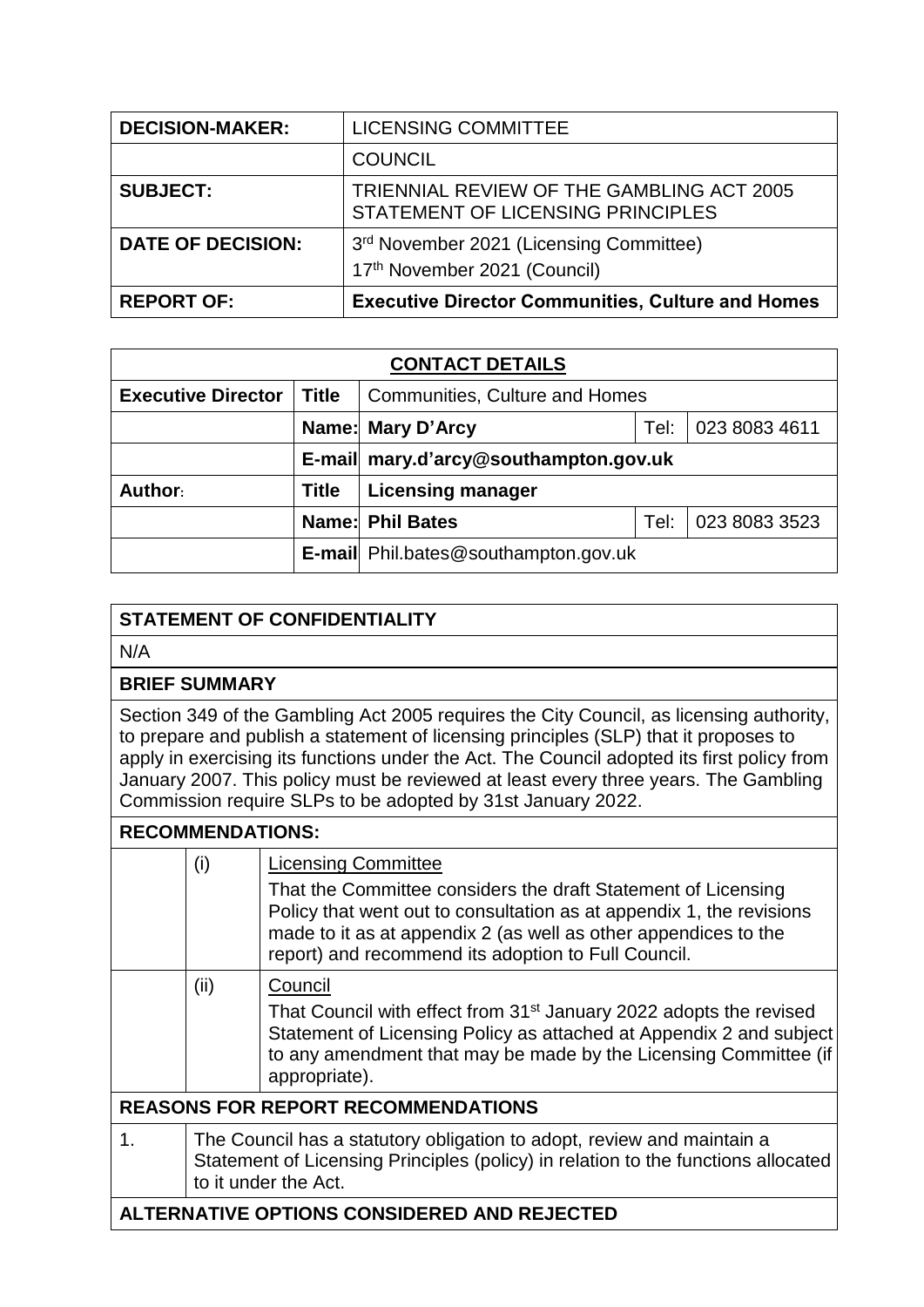| 2.  | Not applicable, the Council is required to have a SLP by law.                                                                                                                                                                                                                                                                                                                                                                                                                                                                                                                                                                     |  |  |  |
|-----|-----------------------------------------------------------------------------------------------------------------------------------------------------------------------------------------------------------------------------------------------------------------------------------------------------------------------------------------------------------------------------------------------------------------------------------------------------------------------------------------------------------------------------------------------------------------------------------------------------------------------------------|--|--|--|
|     | <b>DETAIL (Including consultation carried out)</b>                                                                                                                                                                                                                                                                                                                                                                                                                                                                                                                                                                                |  |  |  |
| 3.  | Section 349 of the Act requires each licensing authority to prepare and<br>publish a statement of principles that they propose to apply in exercising their<br>functions under the Act.                                                                                                                                                                                                                                                                                                                                                                                                                                           |  |  |  |
| 4.  | The Act provides for three categories of licence:-<br><b>Operating licences;</b><br>(a)<br>Personal licences; and<br>(b)<br><b>Premises licences</b><br>(c)                                                                                                                                                                                                                                                                                                                                                                                                                                                                       |  |  |  |
| 5.  | The Gambling Commission issues operating licences and personal licences;<br>and licensing authorities issue premises licences. This has the effect of<br>placing on line gambling under the remit of the Gambling Commission, not the<br>local authority.                                                                                                                                                                                                                                                                                                                                                                         |  |  |  |
| 6.  | The main functions of licensing authorities under the Act are as follows: -<br>Licensing premises for gambling activities<br>Considering notices given for the temporary use of premises for<br>gambling<br>Granting permits for gaming and gaming machines in clubs and<br>miners' welfare institutes<br>Regulating gaming and gaming machines in alcohol licensed premises<br>Granting permits to family entertainment centres for the use of certain<br>lower stake gaming machines<br>Granting permits for prize gaming<br>Considering occasional use notices for betting at tracks<br>Registering small societies' lotteries |  |  |  |
| 7.  | In May 2021 the Gambling Commission issued revised detailed guidance to<br>licensing authorities on the manner in which they are to exercise their<br>functions under the Act, and in particular, the principles they should apply in<br>exercising their functions.                                                                                                                                                                                                                                                                                                                                                              |  |  |  |
| 8.  | From April 2016 the Gambling Commission has required operators to identify<br>risks to the licensing objectives associated with premises, its operation and<br>the location in which it is sited. Operators must produce a risk assessment for<br>each premises – setting out mitigation in place or planned to be put in place to<br>reduce risk to the licensing objectives. These requirements are set out within<br>the Commission's Licensing Conditions and Codes of Practice ("LCCP").                                                                                                                                     |  |  |  |
| 9.  | Failure to produce a premises risk assessment amounts to a breach of the<br>operator's licence and could result in revocation of that licence. The need to<br>produce a risk assessment means that operators should pay close attention<br>to local risks or concerns identified by the Licensing Authority in its SLP<br>document. The impact of these changes is an increased importance of the<br>SLP.                                                                                                                                                                                                                         |  |  |  |
| 10. | The vast majority of the SLP is prescriptive or flows from statutory guidance<br>which is expected to be included in the document unless there is very good<br>reason not to do so. The Council also has the benefit of Leading Counsel's                                                                                                                                                                                                                                                                                                                                                                                         |  |  |  |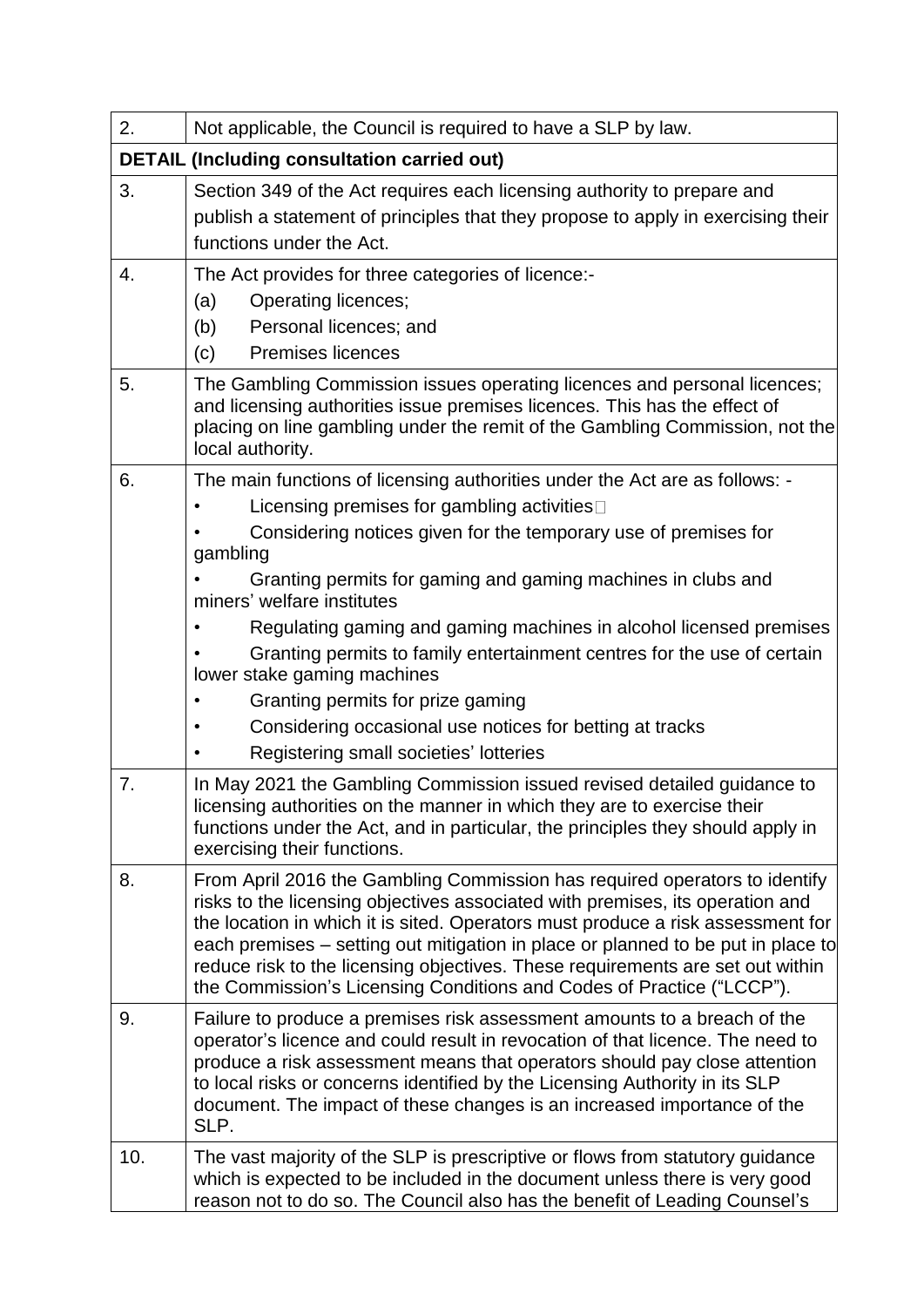|                                     | opinion on a previous draft document to ensure it meets the statutory<br>requirements.                                                                                                                                                                                                                                                                                                                                                                                                                                                                                                                                                                               |  |  |
|-------------------------------------|----------------------------------------------------------------------------------------------------------------------------------------------------------------------------------------------------------------------------------------------------------------------------------------------------------------------------------------------------------------------------------------------------------------------------------------------------------------------------------------------------------------------------------------------------------------------------------------------------------------------------------------------------------------------|--|--|
| 11.                                 | The City Council undertook consultation on the SLP between 5th July 2021<br>and 27th September 2021 in accordance with the Act and Regulations as well<br>as the Council's own consultation requirements. A report summarising the<br>responses is attached as appendix 2.                                                                                                                                                                                                                                                                                                                                                                                           |  |  |
| 12.                                 | Officers have provided comments on the consultation responses and this is<br>attached to the report at appendix 3                                                                                                                                                                                                                                                                                                                                                                                                                                                                                                                                                    |  |  |
| 13.                                 | Minor amendments have been made to the original document consulted upon<br>in light of comments from members of the licensing committee when they<br>approved the document for consultation and from comments in the<br>consultation responses. None of these amend the policy but provide more<br>information that will assist in the licensing function. A list of these<br>amendments is attached as appendix 4                                                                                                                                                                                                                                                   |  |  |
|                                     | <b>RESOURCE IMPLICATIONS</b>                                                                                                                                                                                                                                                                                                                                                                                                                                                                                                                                                                                                                                         |  |  |
|                                     | <b>Capital/Revenue</b>                                                                                                                                                                                                                                                                                                                                                                                                                                                                                                                                                                                                                                               |  |  |
| 14.                                 | N/A                                                                                                                                                                                                                                                                                                                                                                                                                                                                                                                                                                                                                                                                  |  |  |
| <b>Property/Other</b>               |                                                                                                                                                                                                                                                                                                                                                                                                                                                                                                                                                                                                                                                                      |  |  |
| 15.                                 | N/A                                                                                                                                                                                                                                                                                                                                                                                                                                                                                                                                                                                                                                                                  |  |  |
|                                     | <b>LEGAL IMPLICATIONS</b>                                                                                                                                                                                                                                                                                                                                                                                                                                                                                                                                                                                                                                            |  |  |
|                                     | Statutory power to undertake proposals in the report:                                                                                                                                                                                                                                                                                                                                                                                                                                                                                                                                                                                                                |  |  |
| 16.                                 | Section 349 of the Gambling Act 2005.                                                                                                                                                                                                                                                                                                                                                                                                                                                                                                                                                                                                                                |  |  |
|                                     | <b>Other Legal Implications:</b>                                                                                                                                                                                                                                                                                                                                                                                                                                                                                                                                                                                                                                     |  |  |
| 17.                                 | The SLP sets out the factors which the Licensing Authority shall take into<br>account, along with relevant statutory guidance, the Gambling Act 2005 and<br>Regulations made thereunder when performing its licensing functions. It is<br>important to note and reiterate that the Licensing Authority is unable to<br>consider issues relating to morality or demand when determining premises<br>licence applications.                                                                                                                                                                                                                                             |  |  |
| 18.                                 | Public authorities, under the Equality Act 2010, have a legal obligation to have<br>due regard to the need to eliminate unlawful discrimination, harassment and<br>victimisation; to advance equality of opportunity; and to foster good relations,<br>between persons with different protected characteristics. The protected<br>characteristics are age, disability, gender reassignment, pregnancy and<br>maternity, race, religion or belief, sex, and sexual orientation. An Equality<br>Impact Assessment has not been carried out in this instance as the risks<br>associated with the publication of this document on this duty are considered<br>to be low. |  |  |
| <b>RISK MANAGEMENT IMPLICATIONS</b> |                                                                                                                                                                                                                                                                                                                                                                                                                                                                                                                                                                                                                                                                      |  |  |
| 19.                                 | Failure to properly consult or adopt such a policy will leave decisions by the<br>authority at risk of challenge. Failure to adopt the SLP leaves the authority<br>unable to perform its statutory functions and therefore the risk is high in this<br>regard.                                                                                                                                                                                                                                                                                                                                                                                                       |  |  |
|                                     | <b>POLICY FRAMEWORK IMPLICATIONS</b>                                                                                                                                                                                                                                                                                                                                                                                                                                                                                                                                                                                                                                 |  |  |